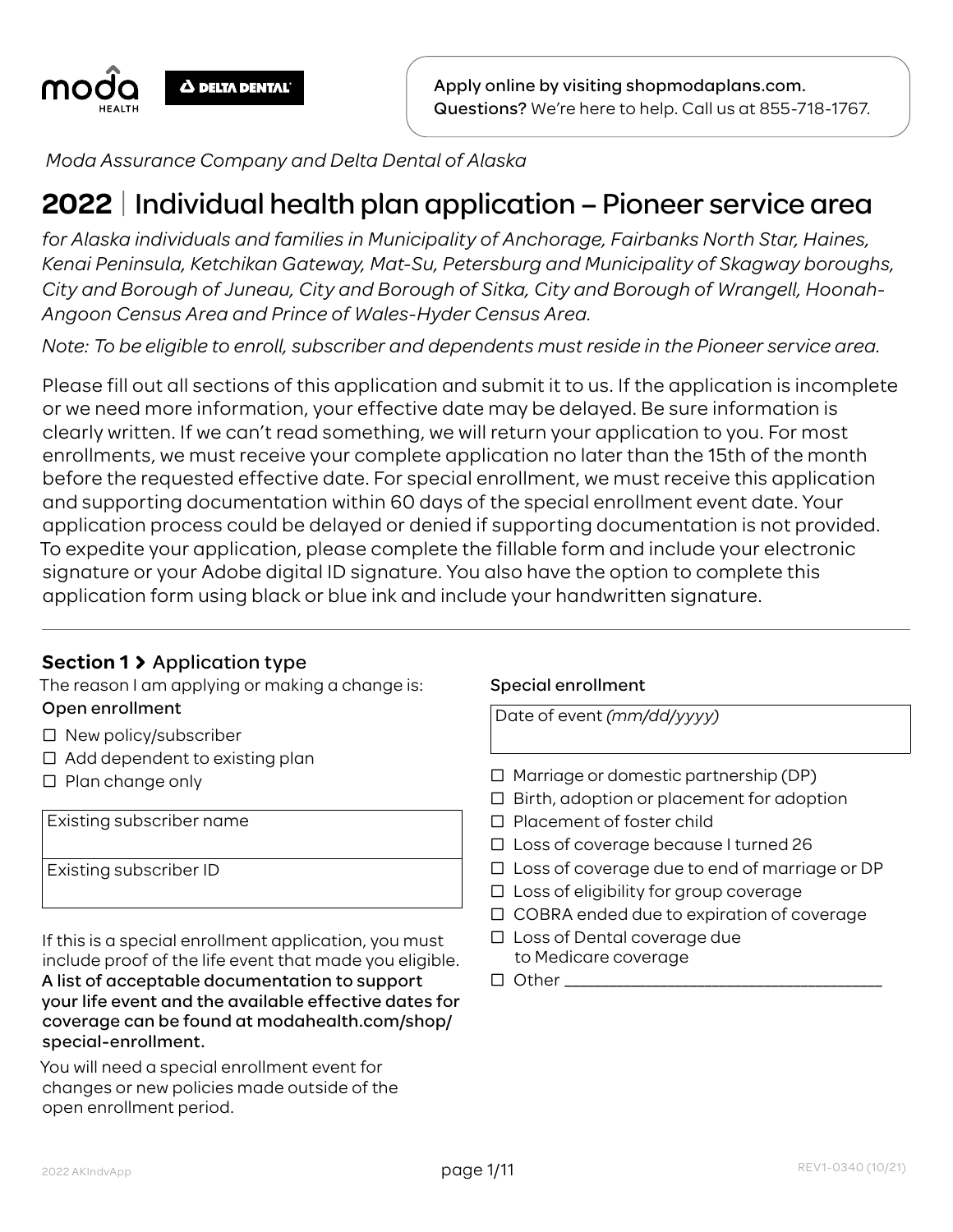# **Section 2** Eligibility and residency

#### Medical plans:

To be eligible to apply for our Alaska individual health plans, you must be an Alaska resident, intend to reside in our service area permanently or indefinitely, and continue to reside in our service area for at least 6 months out of the year. You must not be enrolled in Medicare or reside in the service area for the primary purpose of obtaining health coverage or other temporary purpose such as obtaining treatment. Treatment received in a residential care facility is not considered an eligibility qualification for this Residency Requirement provision.

#### $\Box$  I confirm I meet these requirements.

#### Dental plans:

To apply and remain eligible for one of our Alaska individual dental plans, you must be an Alaska resident and currently reside in the service area for the plan selected, and continue to reside in the service area for at least 6 months out of the year. If you had Delta Dental individual dental coverage that ended during the past 12 months, you won't be eligible unless you have a special enrollment qualifying event or have had continuous group dental coverage since leaving Delta Dental.

The service area for PPO dental plans is limited to the following zip codes:

| <b>Anchorage Municipality</b> |       |       | <b>Fairbanks North Star Borough</b> |       |       | (Mat-Su Valley) | Matanuska-Susitna Borough |       |
|-------------------------------|-------|-------|-------------------------------------|-------|-------|-----------------|---------------------------|-------|
| 99501-99511                   | 99577 | 99701 | 99706                               | 99710 | 99716 | 99623           | 99654                     | 99683 |
| 99513-99524                   | 99587 | 99702 | 99707                               | 99711 | 99725 | 99629           | 99667                     | 99687 |
| 99529-99530                   | 99599 | 99703 | 99708                               | 99712 | 99775 | 99645           | 99674                     | 99688 |
| 99540                         | 99695 | 99705 | 99709                               | 99714 | 99790 | 99652           | 99676                     | 99694 |
| 99567                         |       |       |                                     |       |       |                 |                           |       |

 $\Box$  I confirm I meet these requirements.

# **Section 3** Plan selection

#### *I select the following medical and/or dental plan(s) for the requested effective date \_\_\_/\_\_\_/\_\_\_\_\_\_:*

- Ƨ Pioneer Gold 1500 \$1,500 deductible
- Ƨ Pioneer Silver 4500 \$4,500 deductible

#### Plans available throughout Alaska

- Ƨ Delta Dental Premier \$1,000 annual maximum plan payment limit
- □ Delta Dental Premier Healthy Smiles No annual maximum plan payment limit
- □ Delta Dental Premier Preventive Alaska Mandated Plan – \$25 per person/\$75 family deductible, \$500 annual maximum plan payment limit for all ages and no out-of-pocket maximum
- Ƨ Pioneer Bronze 6500 \$6,500 deductible
- Ƨ Pioneer Bronze HDHP 5500 \$5,500 deductible

#### Plans available only in Anchorage, Fairbanks North Star Borough, and Mat-Su Valley

- Ƨ Delta Dental PPO 1000 \$1,000 annual maximum plan payment limit
- Ƨ Delta Dental PPO 1500 \$1,500 annual maximum plan payment limit

*Most dental plans have \$0 deductible and the annual maximum plan payment limit does not apply under age 19. Members under age 19 are subject to an annual out-of-pocket maximum. For PPO plans, the out-ofpocket maximum applies in-network only. If you are changing from one Delta Dental of Alaska individual plan to another outside of open enrollment, any amount applied to the annual maximum plan payment limit will be transferred to your new plan.*

*The Delta Dental Premier Preventive Alaska Mandated Plan has some exceptions. Please refer to the plan details listed above.*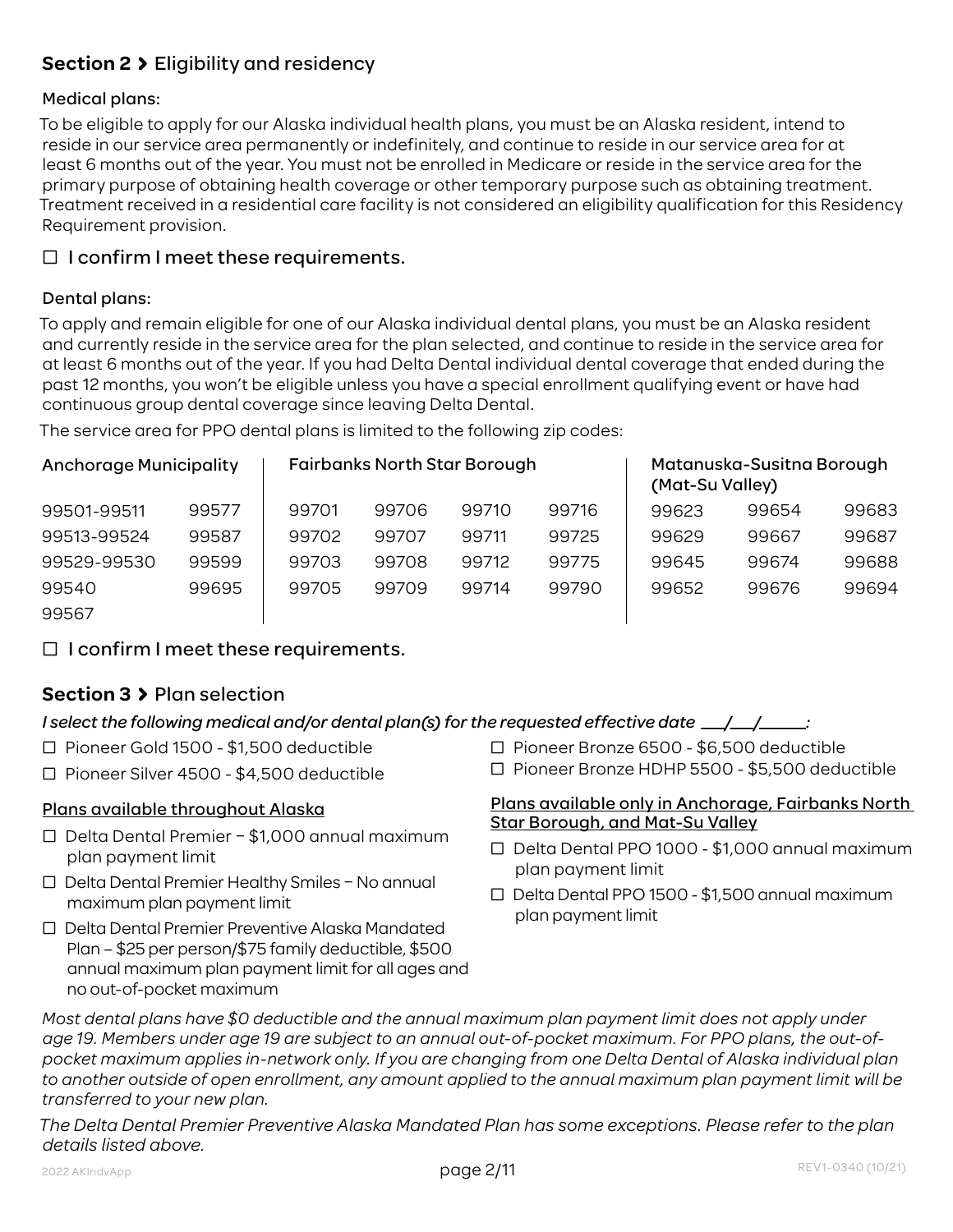# **Section 4 > Subscriber information**

This section must be completed with **subscriber** information.

Is this a child- or children-only plan?  $\Box$  No  $\Box$  Yes

If yes, please list the youngest child as the subscriber. Children age 26 or older must be on their own policy.

| Last name                                                                                                                                                                     |                                                                                                                                                                                                                                            | First name |                                                                                      |  | M.I.         | Suffix     |  |
|-------------------------------------------------------------------------------------------------------------------------------------------------------------------------------|--------------------------------------------------------------------------------------------------------------------------------------------------------------------------------------------------------------------------------------------|------------|--------------------------------------------------------------------------------------|--|--------------|------------|--|
| Date of birth (mm/dd/yyyy)                                                                                                                                                    | Social Security number                                                                                                                                                                                                                     |            | Gender<br>$\Box$ Male<br>$\Box$ Female $\Box$ Prefer not to answer                   |  |              |            |  |
| Gender identity                                                                                                                                                               |                                                                                                                                                                                                                                            |            |                                                                                      |  |              |            |  |
| $\Box$ Male $\Box$ Female $\Box$ Transgender $\Box$ Cisgender $\Box$ Gender non-conforming $\Box$ Non-binary / third gender<br>□ Questioning □ Prefer not to answer □ Another |                                                                                                                                                                                                                                            |            |                                                                                      |  |              |            |  |
|                                                                                                                                                                               | These fields are optional. We are committed to understanding and valuing diversity among our members.<br>We are seeking this information so our staff can refer to and communicate with you in the most<br>appropriate and respectful way. |            |                                                                                      |  |              |            |  |
| Race                                                                                                                                                                          |                                                                                                                                                                                                                                            |            |                                                                                      |  |              |            |  |
| $\Box$ American Indian or Alaska Native $\Box$ Asian<br>$\Box$ Caucasian<br>$\Box$ Hispanic or Latino<br>$\Box$ Other (please specify)                                        |                                                                                                                                                                                                                                            |            | $\Box$ Black or African American<br>$\Box$ Native Hawaiian or other Pacific Islander |  |              |            |  |
| Preferred spoken and written language                                                                                                                                         |                                                                                                                                                                                                                                            |            |                                                                                      |  |              |            |  |
| $\Box$ Spanish<br>$\Box$ English                                                                                                                                              | $\Box$ Other (please specify) $\Box$                                                                                                                                                                                                       |            |                                                                                      |  |              |            |  |
| Residence address                                                                                                                                                             |                                                                                                                                                                                                                                            | City       |                                                                                      |  | State        | <b>ZIP</b> |  |
| Mailing address (if different)                                                                                                                                                |                                                                                                                                                                                                                                            | City       |                                                                                      |  | State        | <b>ZIP</b> |  |
| Email address                                                                                                                                                                 |                                                                                                                                                                                                                                            |            | Home phone                                                                           |  | Mobile phone |            |  |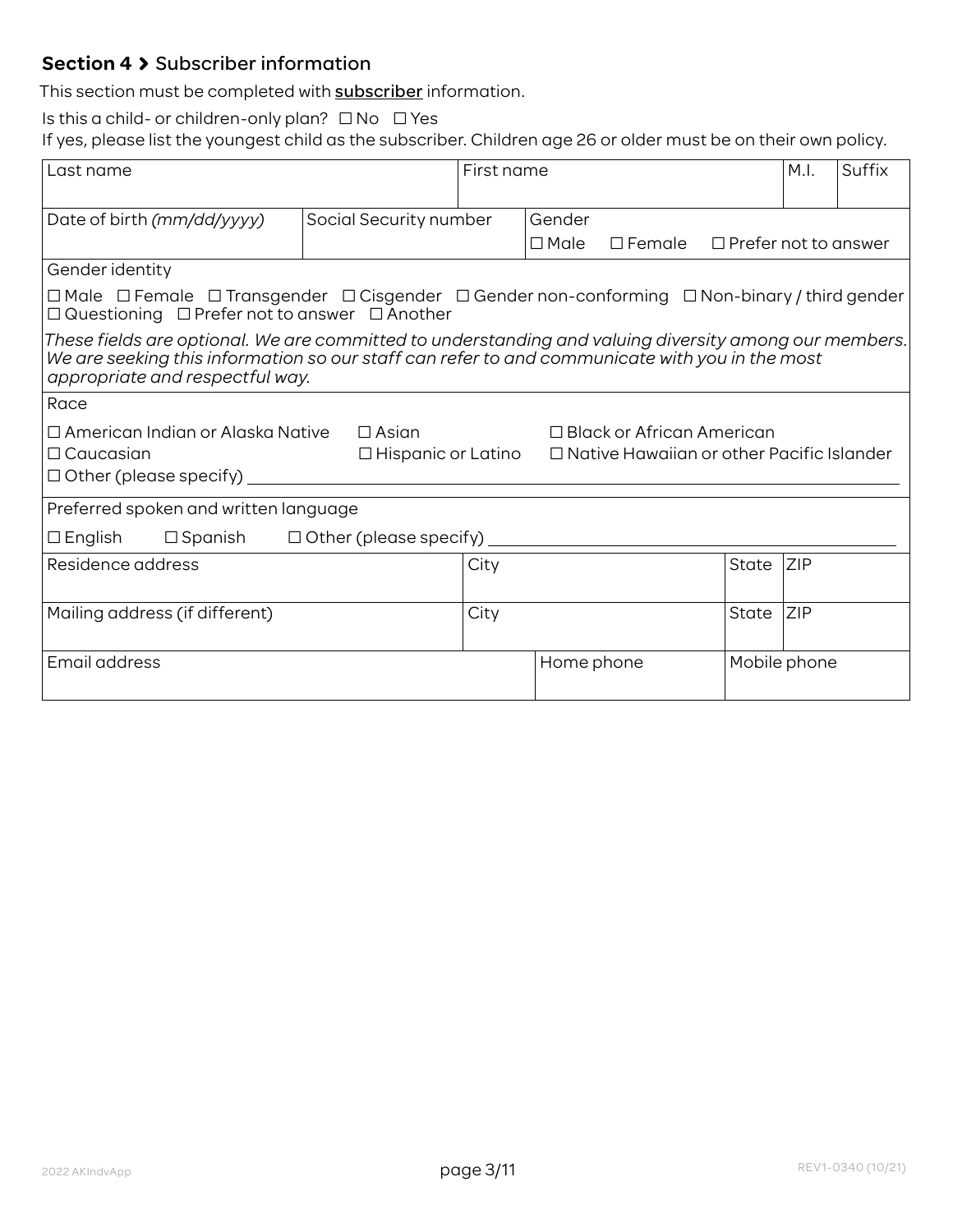# **Section 5** Dependent Information — spouse or domestic partner (DP)

Please complete this section for spouse or DP to be covered on this medical or dental plan.

| Relationship<br>$\Box$ Spouse<br>$\square$ DP                                                                                                                                                                                              |  | Last name                     | First name |             |                                                  |                             | M.I. | Suffix |
|--------------------------------------------------------------------------------------------------------------------------------------------------------------------------------------------------------------------------------------------|--|-------------------------------|------------|-------------|--------------------------------------------------|-----------------------------|------|--------|
| Date of birth (mm/dd/yyyy)                                                                                                                                                                                                                 |  | Social Security number        |            | Gender      |                                                  |                             |      |        |
|                                                                                                                                                                                                                                            |  |                               |            | $\Box$ Male | $\square$ Female                                 | $\Box$ Prefer not to answer |      |        |
| Gender identity                                                                                                                                                                                                                            |  |                               |            |             |                                                  |                             |      |        |
| $\Box$ Male $\Box$ Female $\Box$ Transgender $\Box$ Cisgender $\Box$ Gender non-conforming $\Box$ Non-binary / third gender<br>$\Box$ Questioning $\Box$ Prefer not to answer $\Box$ Another                                               |  |                               |            |             |                                                  |                             |      |        |
| These fields are optional. We are committed to understanding and valuing diversity among our members.<br>We are seeking this information so our staff can refer to and communicate with you in the most<br>appropriate and respectful way. |  |                               |            |             |                                                  |                             |      |        |
| Race                                                                                                                                                                                                                                       |  |                               |            |             |                                                  |                             |      |        |
| $\Box$ American Indian or Alaska Native                                                                                                                                                                                                    |  | $\Box$ Asian                  |            |             | $\Box$ Black or African American                 |                             |      |        |
| $\Box$ Caucasian                                                                                                                                                                                                                           |  | $\Box$ Hispanic or Latino     |            |             | $\Box$ Native Hawaiian or other Pacific Islander |                             |      |        |
| $\Box$ Other (please specify)                                                                                                                                                                                                              |  |                               |            |             |                                                  |                             |      |        |
| Preferred spoken and written language                                                                                                                                                                                                      |  |                               |            |             |                                                  |                             |      |        |
| $\Box$ Spanish<br>$\Box$ English                                                                                                                                                                                                           |  | $\Box$ Other (please specify) |            |             |                                                  |                             |      |        |
| Dependent address same as subscriber (If no please fill out the below information)<br>$\square$ No<br>$\Box$ Yes                                                                                                                           |  |                               |            |             |                                                  |                             |      |        |

| Residence address              | City |            | State | Z P          |
|--------------------------------|------|------------|-------|--------------|
| Mailing address (if different) | City |            | State | Z P          |
| Email address                  |      | Home phone |       | Mobile phone |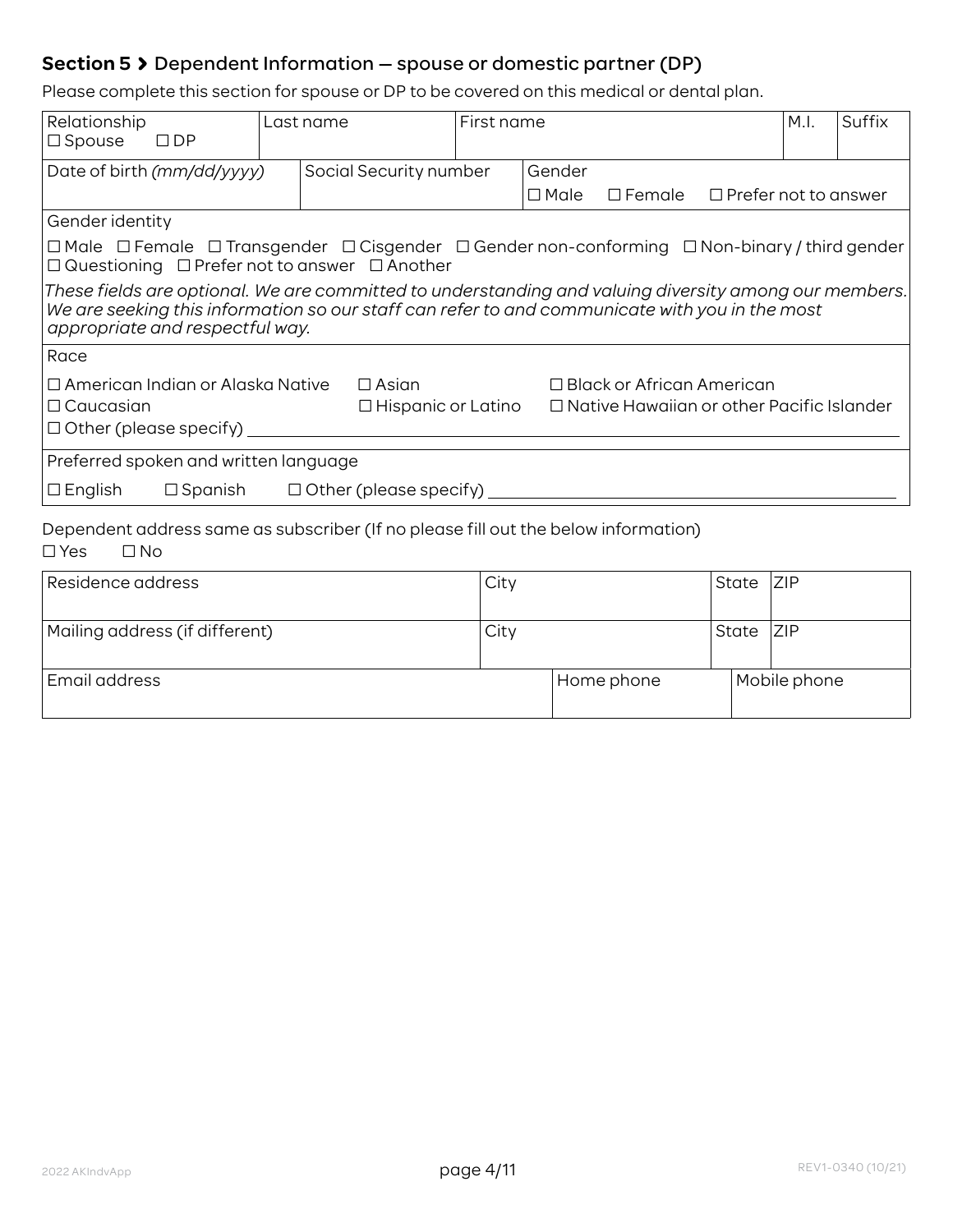## **Section 6** Dependent Information — children

Please list all children to be covered on this health plan (children must be under age 26). Attach additional copies of this page, if necessary, to list other family members to be included on this application.

| Last name                                                                                                                                                                                                                                  | First name             |                                                                 | M.I. | Suffix |
|--------------------------------------------------------------------------------------------------------------------------------------------------------------------------------------------------------------------------------------------|------------------------|-----------------------------------------------------------------|------|--------|
|                                                                                                                                                                                                                                            |                        |                                                                 |      |        |
| Date of birth (mm/dd/yyyy)                                                                                                                                                                                                                 | Social Security number | Gender<br>$\Box$ Male $\Box$ Female $\Box$ Prefer not to answer |      |        |
| Gender identity                                                                                                                                                                                                                            |                        |                                                                 |      |        |
| $\Box$ Male $\Box$ Female $\Box$ Transgender $\Box$ Cisgender $\Box$ Gender non-conforming $\Box$ Non-binary / third gender<br>$\Box$ Questioning $\Box$ Prefer not to answer $\Box$ Another                                               |                        |                                                                 |      |        |
| These fields are optional. We are committed to understanding and valuing diversity among our members.<br>We are seeking this information so our staff can refer to and communicate with you in the most<br>appropriate and respectful way. |                        |                                                                 |      |        |

#### Dependent address same as subscriber (If no please fill out the below information)  $\Box$  Yes  $\Box$  No

| Residence address              |              | City |            | State     | <b>ZIP</b> |
|--------------------------------|--------------|------|------------|-----------|------------|
| Mailing address (if different) |              | City |            | State ZIP |            |
| Email address                  | Mobile phone |      | Home phone |           |            |

| Last name                                                                                                                                                                                                                                  | First name             |                                                                 | M.I. | Suffix |
|--------------------------------------------------------------------------------------------------------------------------------------------------------------------------------------------------------------------------------------------|------------------------|-----------------------------------------------------------------|------|--------|
| Date of birth (mm/dd/yyyy)                                                                                                                                                                                                                 | Social Security number | Gender<br>$\Box$ Male $\Box$ Female $\Box$ Prefer not to answer |      |        |
| Gender identity                                                                                                                                                                                                                            |                        |                                                                 |      |        |
| $\Box$ Male $\Box$ Female $\Box$ Transgender $\Box$ Cisgender $\Box$ Gender non-conforming $\Box$ Non-binary / third gender<br>$\Box$ Questioning $\Box$ Prefer not to answer $\Box$ Another                                               |                        |                                                                 |      |        |
| These fields are optional. We are committed to understanding and valuing diversity among our members.<br>We are seeking this information so our staff can refer to and communicate with you in the most<br>appropriate and respectful way. |                        |                                                                 |      |        |

#### Dependent address same as subscriber (If no please fill out the below information)  $\Box$  Yes  $\Box$  No

| Residence address              |              | City |            | State | Z P |
|--------------------------------|--------------|------|------------|-------|-----|
| Mailing address (if different) |              | City |            | State | ZIP |
| Email address                  | Mobile phone |      | Home phone |       |     |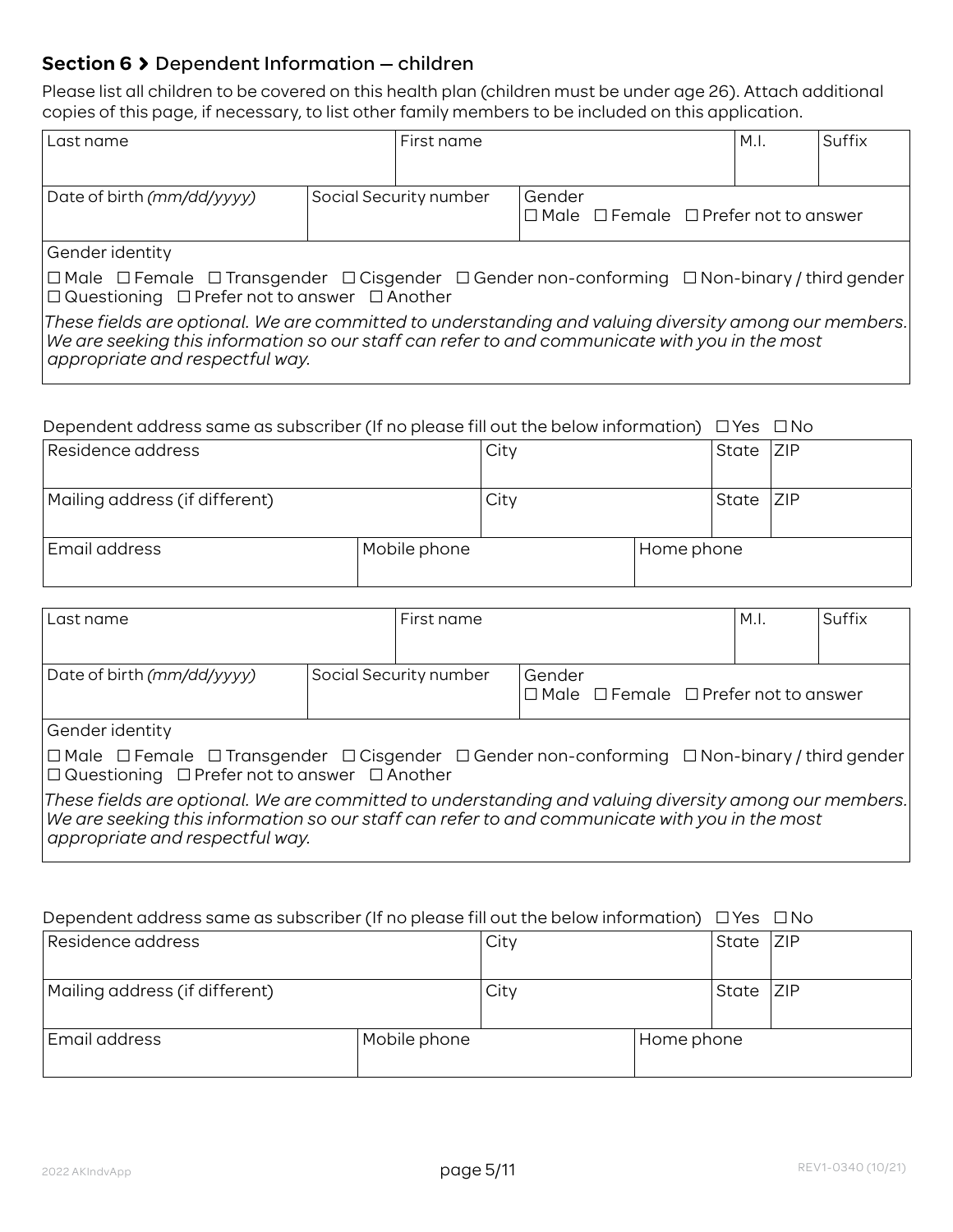| Last name                                                                                                                                                                                                                                      | First name             |        |                                                       | M.I. | Suffix |
|------------------------------------------------------------------------------------------------------------------------------------------------------------------------------------------------------------------------------------------------|------------------------|--------|-------------------------------------------------------|------|--------|
| Date of birth (mm/dd/yyyy)                                                                                                                                                                                                                     | Social Security number | Gender | $\Box$ Male $\Box$ Female $\Box$ Prefer not to answer |      |        |
| Gender identity                                                                                                                                                                                                                                |                        |        |                                                       |      |        |
| $\Box$ Male $\Box$ Female $\Box$ Transgender $\Box$ Cisgender $\Box$ Gender non-conforming $\Box$ Non-binary / third gender $\vert$<br>$\Box$ Questioning $\Box$ Prefer not to answer $\Box$ Another                                           |                        |        |                                                       |      |        |
| These fields are optional. We are committed to understanding and valuing diversity among our members.<br>$ $ We are seeking this information so our staff can refer to and communicate with you in the most<br>appropriate and respectful way. |                        |        |                                                       |      |        |

| Dependent address same as subscriber (If no please fill out the below information) $\Box$ Yes $\Box$ No |  |  |  |
|---------------------------------------------------------------------------------------------------------|--|--|--|
|                                                                                                         |  |  |  |
|                                                                                                         |  |  |  |

| Residence address              |              | City |            | State | <b>ZIP</b> |
|--------------------------------|--------------|------|------------|-------|------------|
| Mailing address (if different) |              | City |            | State | Z P        |
| Email address                  | Mobile phone |      | Home phone |       |            |

*If any dependent children have a different race or primary language than the subscriber, please list their name, race, and primary language below.*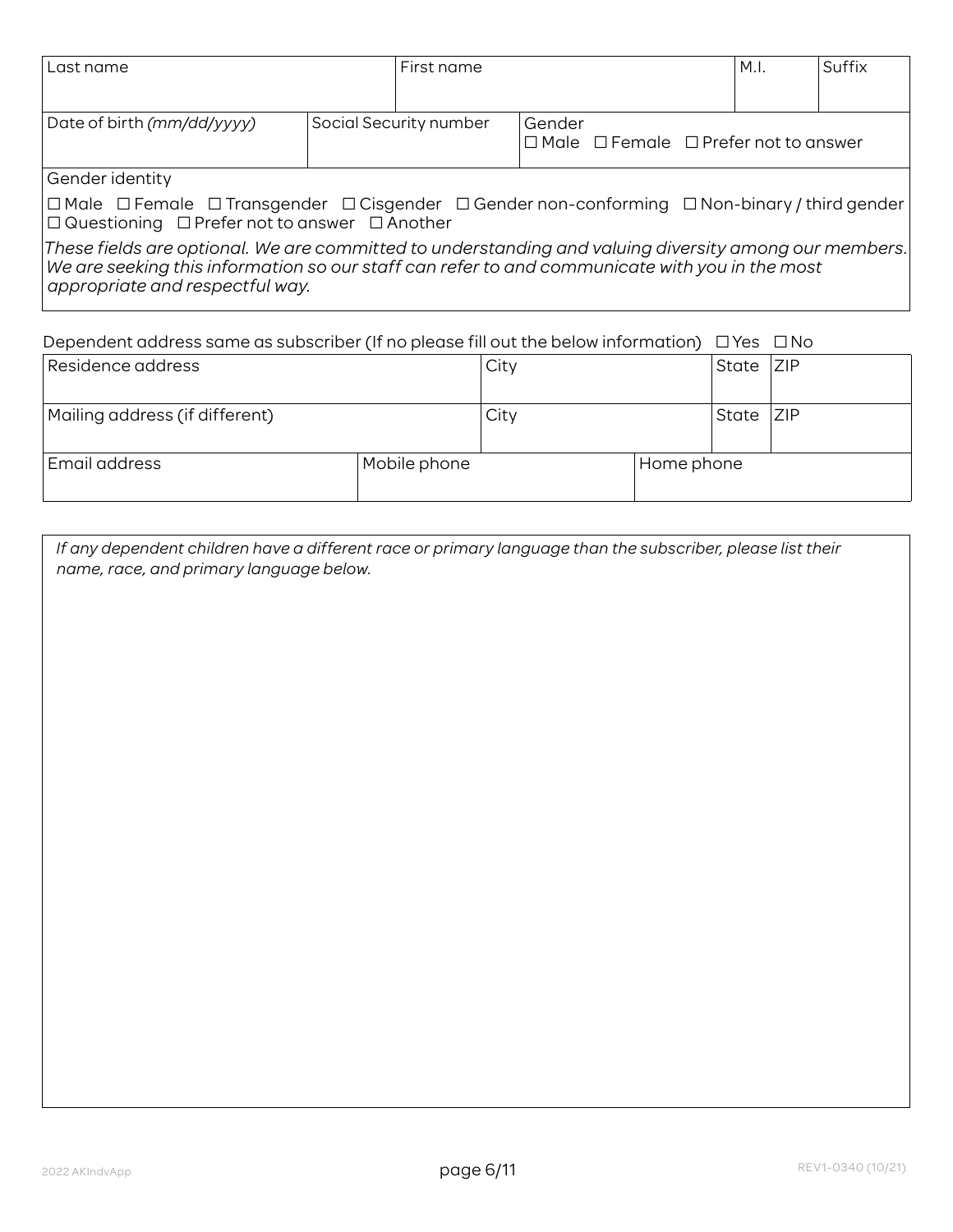#### **Section 7** Other insurance

Will you have other medical and/or dental insurance?

 $\Box$  Yes  $\Box$  No.

If yes on other insurance, what type?  $\Box$  Medical  $\Box$  Dental  $\Box$  Medical and dental

## **Section 8 > Credit toward benefit exclusion period (for new dental coverage)**

For subscribers and dependents age 19 and over:

Do you have 12 continuous months of prior dental insurance with no more than a 90-day break in coverage from the end of the old policy to the expected effective date of the new policy?

 $\Box$  No  $\Box$  Yes Was this coverage through Delta Dental of Alaska? If yes, we'll automatically waive the exclusion period on your dental coverage. If this coverage was through a different carrier, please provide a letter from your prior carrier or employer documenting the start and end dates of your prior dental coverage. This documentation of prior coverage is required for credit to be applied toward the benefit exclusion period. Please email, fax or mail documentation.

E-mail: CustomerSupportAK@DeltaDentalAK.com Fax: 503-219-3696 Standard mail: Delta Dental of Alaska 601 SW 2nd Avenue Portland, OR 97204

#### **Section 9** Payment method

We offer several payment options for you to choose from, including:

- 1. Automatic eBill payment through your Member Dashboard.
- 2. Electronic fund transfer (EFT), see authorization agreement below.
- 3. Personal check, money order or cashier's check.

#### EFT authorization agreement

EFT initiates around the 5th of the month and usually takes one or two days to post to your account. Your first payment may initiate on a later date if your enrollment is processed after the 5th of the month. Your premium invoice will be paperless and located in the eBill section of your Member Dashboard.

- 1. Complete and sign below as the account holder for monthly automatic premium deductions from your bank.
- 2. Attach a photocopy of a voided personal check from the account, or provide the bank routing and account numbers below.

| Subscriber   |                | Account holder |                                |  |  |  |
|--------------|----------------|----------------|--------------------------------|--|--|--|
| Name of bank | Routing number | Account number | Account type                   |  |  |  |
|              |                |                | $\Box$ Checking $\Box$ Savings |  |  |  |

I authorize Moda Health or Delta Dental to charge my account for monthly premiums for the above named individual. I also authorize my bank, named here, to honor these monthly charges. This authority will remain in effect until I give my bank a reasonable chance to act upon it. I can stop payment by notifying my bank before my account has been charged.

| Account holder signature | Signature date |
|--------------------------|----------------|
|                          |                |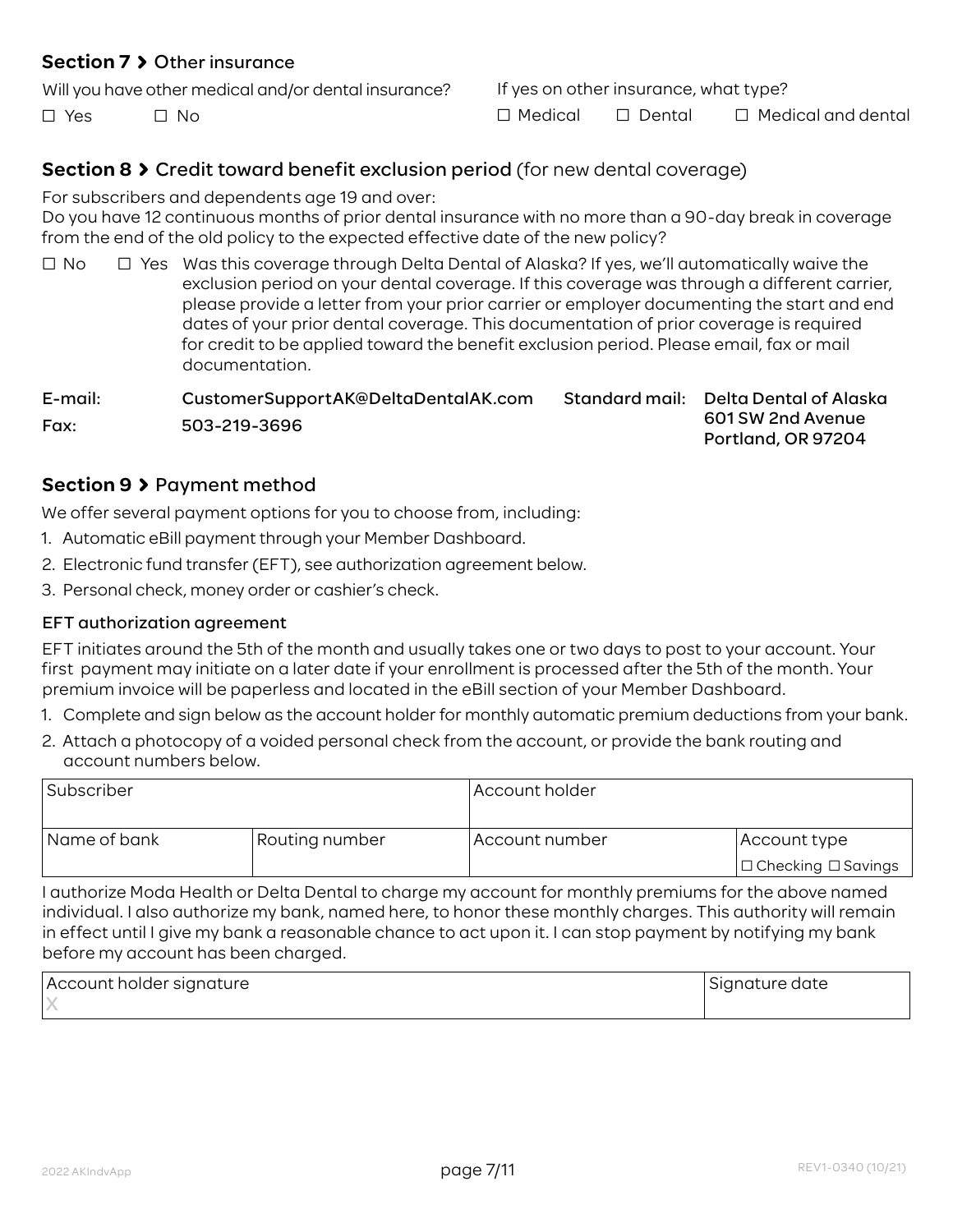#### **Section 10 > Billing options**

If you are set up for EFT your premium invoice will be paperless. If you are not set up for EFT you will receive paper invoices in the mail. You may change your billing preference to paperless by going to the eBill section of your Member Dashboard.

If the bill needs to go to an address other than your mailing address, please note the billing address below.

| Billing<br>address | <u>.</u><br>٦Ħ٦.<br>いい<br>$\sim$ | ∽ | 7IP |
|--------------------|----------------------------------|---|-----|
|                    |                                  |   |     |

#### **Section 11> Go paperless!**

You can view your explanation of benefits (EOBs) online by logging in to your Member Dashboard. After your application is approved, you will receive a welcome letter with your member ID number. With this ID number, simply set up a Member Dashboard account by visiting modahealth.com or deltadentalak.com and opt to receive electronic EOBs.

#### **Section 12 > Agent** (to be completed by agent only)

I (the agent) certify that I have explained the eligibility provisions to the subscriber. I have not made any statements about benefits, conditions or limitations of the contract except through written material furnished by Moda Health or Delta Dental. I have informed the subscriber that the effective date of coverage is assigned only by Moda Health or Delta Dental.

For you to become the agent, you must be actively appointed with Moda Health/Delta Dental of Alaska. Please sign and date below.

| Agent name | Agency name |      | Phone |       | Agent NPN |
|------------|-------------|------|-------|-------|-----------|
| Address    |             | City |       | State | ZIP       |

I certify that the information supplied to me by the subscriber has been truly and accurately recorded.

| Agent signature (required) | Signature date |
|----------------------------|----------------|
|                            |                |

*Note to agent: Payment does not have to be included with the application, but the first payment is required to activate coverage.*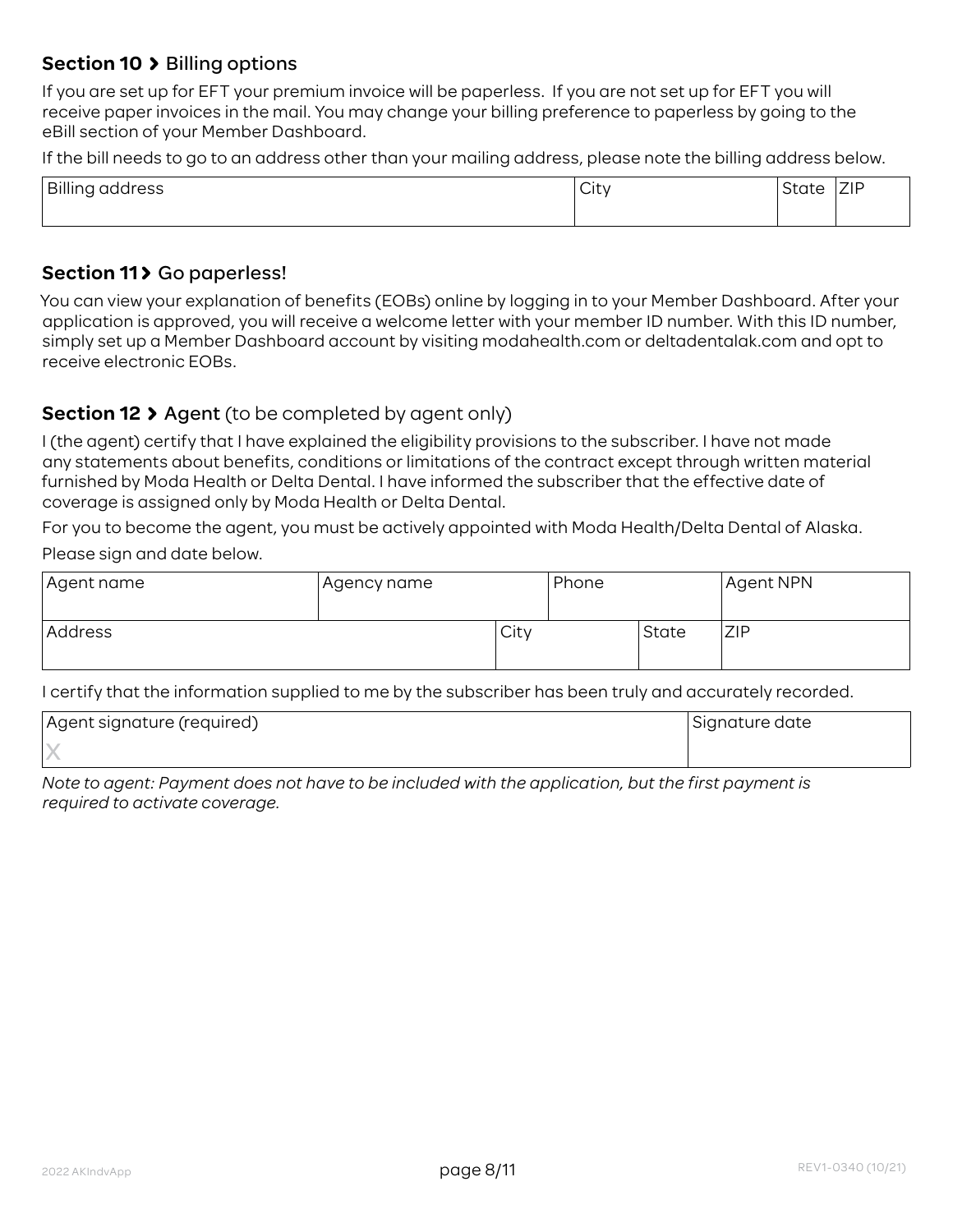# **Section 13 > Basic terms of enrollment**

- > Medical: I understand that I must use providers in Alaska. There is no out-of-Alaska coverage except for emergency services, coverage through the travel network or medical travel support, coverage through out-ofstate contracted providers or services prior authorized by Moda Health. Dental: I understand that I may receive benefits that are less than the amount billed by my provider when treatment is not received from a contracted provider.
- > I understand and agree that this application is not an offer of coverage, and coverage does not begin until this application is received and reviewed by Moda Health and Delta Dental and an effective date of coverage is assigned.
- > I understand if my previous Moda Health or Delta Dental policy ended because I did not pay premiums when due, this new coverage may not begin until I have paid my past-due premium amounts from the last 12 months in addition to the first month's premium for this new policy.
- > I understand and agree that this application becomes a part of my plan.
- > I understand that no benefits are available under a Moda Health or Delta Dental plan for services or supplies, including those related to an inpatient confinement, that were received prior to the effective date of coverage.
- > I understand that acceptance for coverage has the following requirements:
	- A. Individuals listed on this application must be Alaska residents living in the service area to apply for and maintain coverage under a Moda Health or Delta Dental plan. Moda Health and Delta Dental reserve the right to request documentation at any time.
- B. No one listed on this application who is applying for medical coverage can be 65 years of age or older and enrolled in Medicare on the date coverage would begin.
- C. Members cannot be covered by more than one Moda Health and Delta Dental individual medical and dental plan at any time.
- > If I am eligible for premium-free Medicare (Part A) but not enrolled in Medicare Part A and B, Moda Health will estimate what Medicare would have paid and reduce my benefits by that amount.
- > "Resident" means a person who lives in the plan's service area and intends to live in the service area permanently or indefinitely. Moda Health and Delta Dental may require proof of residency from time to time. Such proof shall include, but not be limited to, the street address of the individual's residence and not a post office box.
- > I have the right to examine and return the policy within 10 days of receipt.
- > Potential changes due to state or federal mandates, effective in January, may alter the benefits or rates of my current plan.
- > Regardless of my enrollment date, my plan premium will renew January 1.
- > I have read the Moda Health/Delta Dental privacy statement that is available on modahealth.com and deltadentalak.com.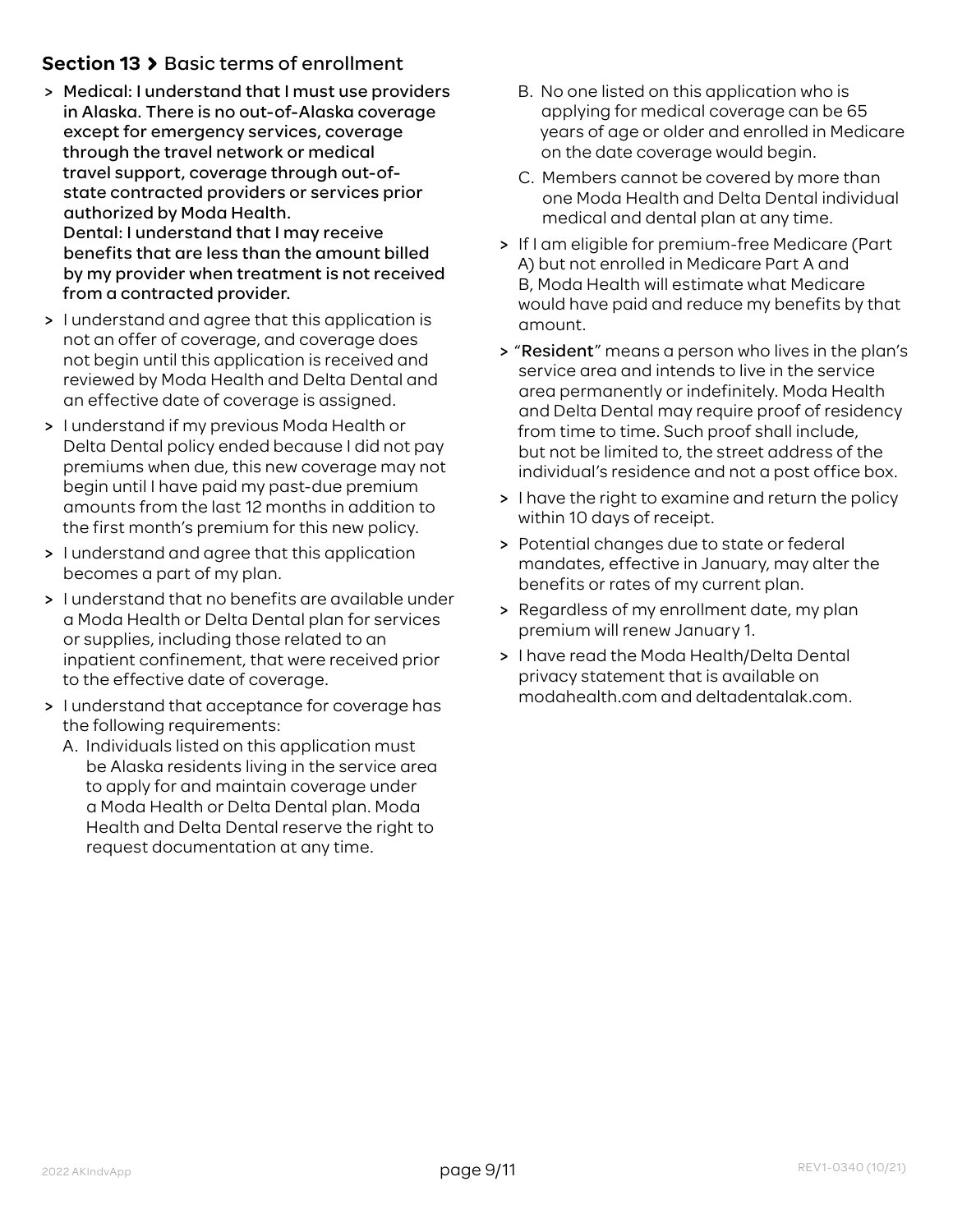# **Section 14** Certification of completion and correctness

#### Be sure to sign and date the application below. Your spouse, DP and any children over age 18 are required to sign the application.

I affirm that the answers given on this application are complete and correct to the best of my knowledge. I have provided these answers as part of the application process required by Moda Health and Delta Dental to enroll in insurance coverage. I understand that if this application contains any intentional misrepresentations of material fact that Moda Health and Delta Dental may deny coverage, modify or cancel the contract, rescind the contract or take other legal action. I will promptly inform Moda Health and Delta Dental in writing if anything happens before my coverage takes effect that makes this application incomplete or incorrect. I understand and agree that no coverage will be in force until approved by Moda Health and Delta Dental. If approved, coverage will be in force as of the effective date determined by Moda Health and Delta Dental. Moda Health and Delta Dental may contact me to clarify answers on this application. As the applicant, I understand I have the right to inspect the information in my file.

I acknowledge that I have read and understand this application, terms and certification and privacy statement.

| Print name of responsible party <sup>1</sup> if child- or children-only policy                           | Relationship <sup>2</sup> |
|----------------------------------------------------------------------------------------------------------|---------------------------|
|                                                                                                          |                           |
| Signature of subscriber (if subscriber is under age 18, signature of responsible party)   Signature date |                           |
|                                                                                                          |                           |
| Signature of subscriber's legal spouse or DP, if applying for coverage                                   | Signature date            |
|                                                                                                          |                           |
| Signature of dependent(s), age 18 and older, if applying for coverage                                    | Signature date            |
|                                                                                                          |                           |
| Signature of dependent(s), age 18 and older, if applying for coverage                                    | Signature date            |
|                                                                                                          |                           |

1 *Responsible party: If you are an adult not covered by this plan and you bear financial responsibility or act as the primary caregiver for the subscriber and others covered by this plan, then you are the responsible party*

2 *If not a parent, please attach legal documentation if you are the legal guardian or holder of Power of Attorney.*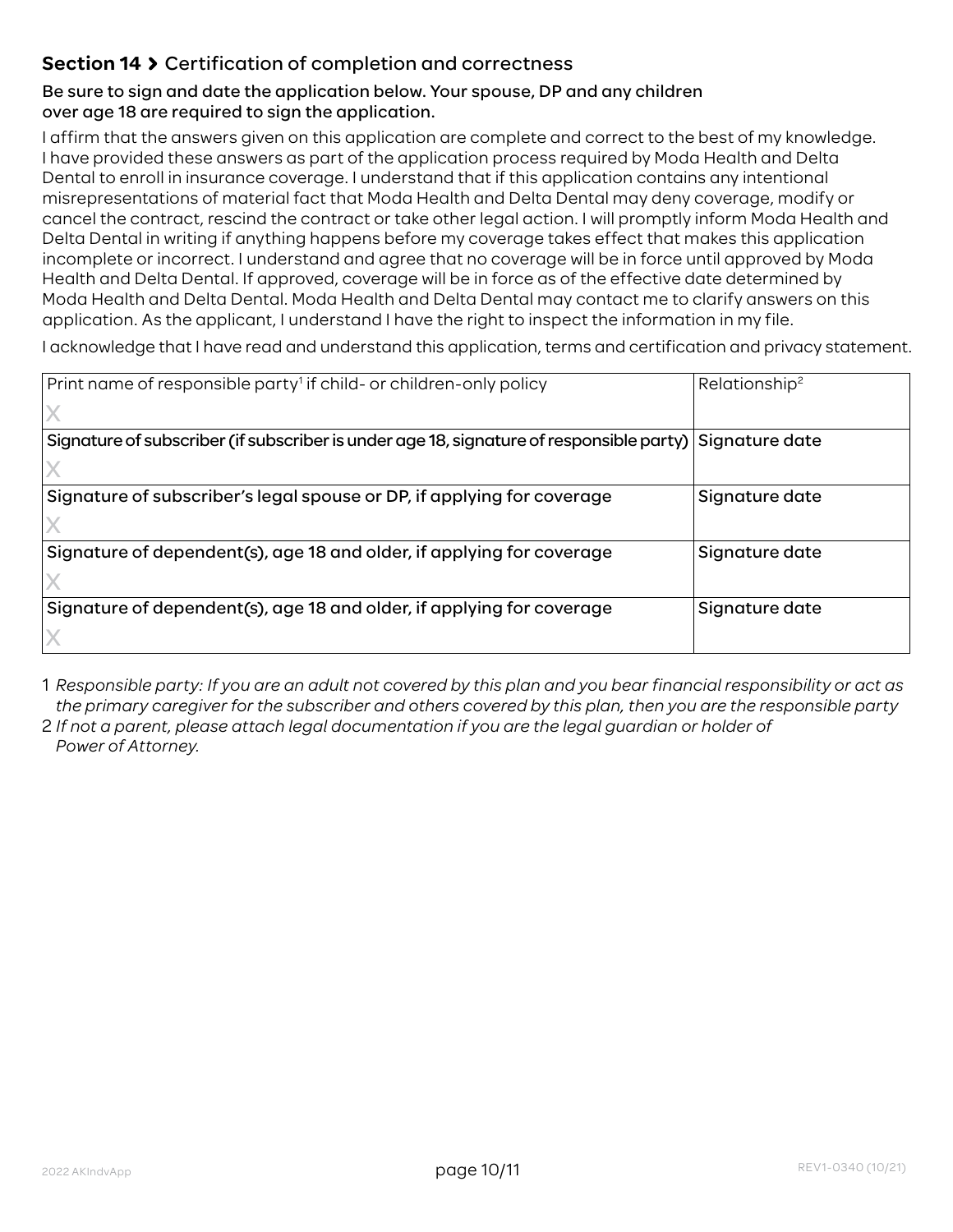By providing your contact information, you are consenting to receive communications from Moda Assurance Company, Delta Dental of Alaska, and their affiliates and business partners regarding your health plan benefits, payments, and treatment. Please keep in mind that communications via email over the internet may not be secure. Although it is unlikely, there is a possibility that information included in an email could be obtained by other parties besides the person to whom it is addressed. We recommend that you do not include personal identifying information such as your birth date, or personal medical information in any emails you send to us. There is no requirement to provide your email address or phone number as a condition to purchasing any goods or services.

Ready to submit? Mail, fax or email this form to Moda Health/Delta Dental Mail: Membership Accounting, 601 SW Second Ave., Portland, OR 97204-3156 Fax: 503-219-3696

Email: Scan and send to individualapp@modahealth.com.

New to Moda Health/Delta Dental? Visit modahealth.com or deltadentalak.com to log in to your Member Dashboard and view your Member Handbook and bill. Once you sign up for your Member Dashboard and go paperless (see Section 11), you'll receive an email when your first bill is ready.

Questions? Contact us at 855-718-1767 modahealth.com/deltadentalak.com

*To view the summary of benefits and coverage (SBC) for the medical plans, please visit shopmodaplans.com. A uniform glossary is available to help you understand the most common healthcare terms at https://www. cms.gov/CCIIO/Resources/Forms-Reports-and-Other-Resources/Downloads/UG-Glossary-508-MM.pdf. For free print copies of the SBC or uniform glossary, contact Moda Health at 855-718-1767.*

> Individual medical plans in Alaska provided by Moda Assurance Company. Dental plans in Alaska provided by Delta Dental of Alaska. Delta Dental is a trademark of Delta Dental Plans Association.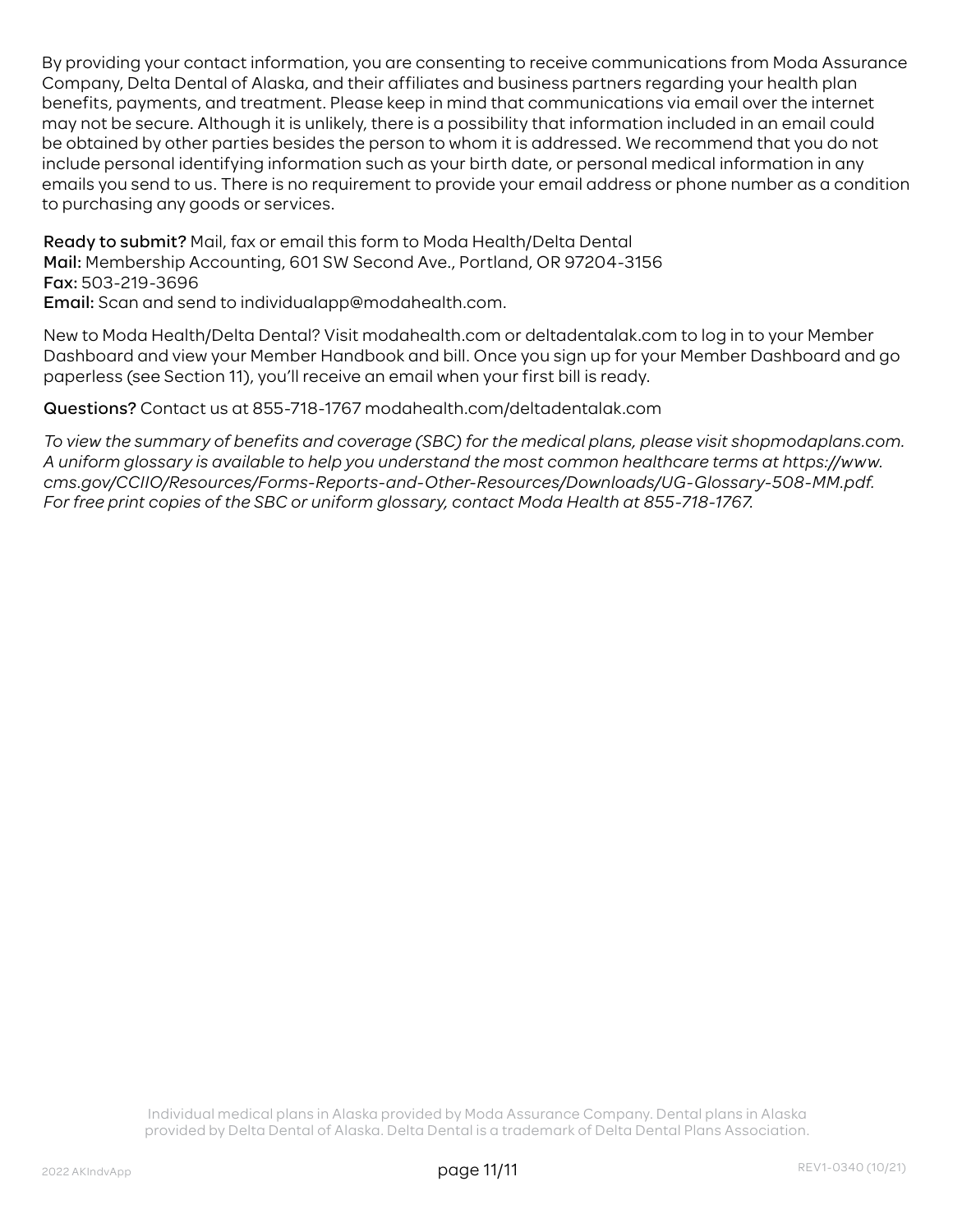# Nondiscrimination notice

We follow federal civil rights laws. We do not discriminate based on race, color, national origin, age, disability, gender identity, sex or sexual orientation.

We provide free services to people with disabilities so that they can communicate with us. These include sign language interpreters and other forms of communication.

If your first language is not English, we will give you free interpretation services and/or materials in other languages.

#### If you need any of the above, call Customer Service at:

888-217-2363 (TDD/TTY 711)

If you think we did not offer these services or discriminated, you can file a written complaint. Please mail or fax it to:

Moda Partners, Inc. Attention: Appeal Unit 601 SW Second Ave. Portland, OR 97204 Fax: 503-412-4003

#### Dave Nesseler-Cass coordinates our nondiscrimination work:

Dave Nesseler-Cass, Chief Compliance Officer 601 SW Second Ave. Portland, OR 97204 855-232-9111 compliance@modahealth.com

#### If you need help filing a complaint, please call Customer Service.

You can also file a civil rights complaint with the U.S. Department of Health and Human Services Office for Civil Rights at ocrportal.hhs.gov/ocr/portal/lobby.jsf, or by mail or phone:

U.S. Department of Health and Human Services 200 Independence Ave. SW, Room 509F HHH Building, Washington, DC 20201

800-368-1019, 800-537-7697 (TDD)

You can get Office for Civil Rights complaint forms at hhs.gov/ocr/office/file/index.html.





Dental plans in Oregon provided by Oregon Dental Service, dba Delta Dental Plan of Oregon. Dental plans in Alaska provided by Delta Dental of Alaska. Health plans provided by Moda Health Plan, Inc. Individual medical plans in Alaska provided by Moda Assurance Company.